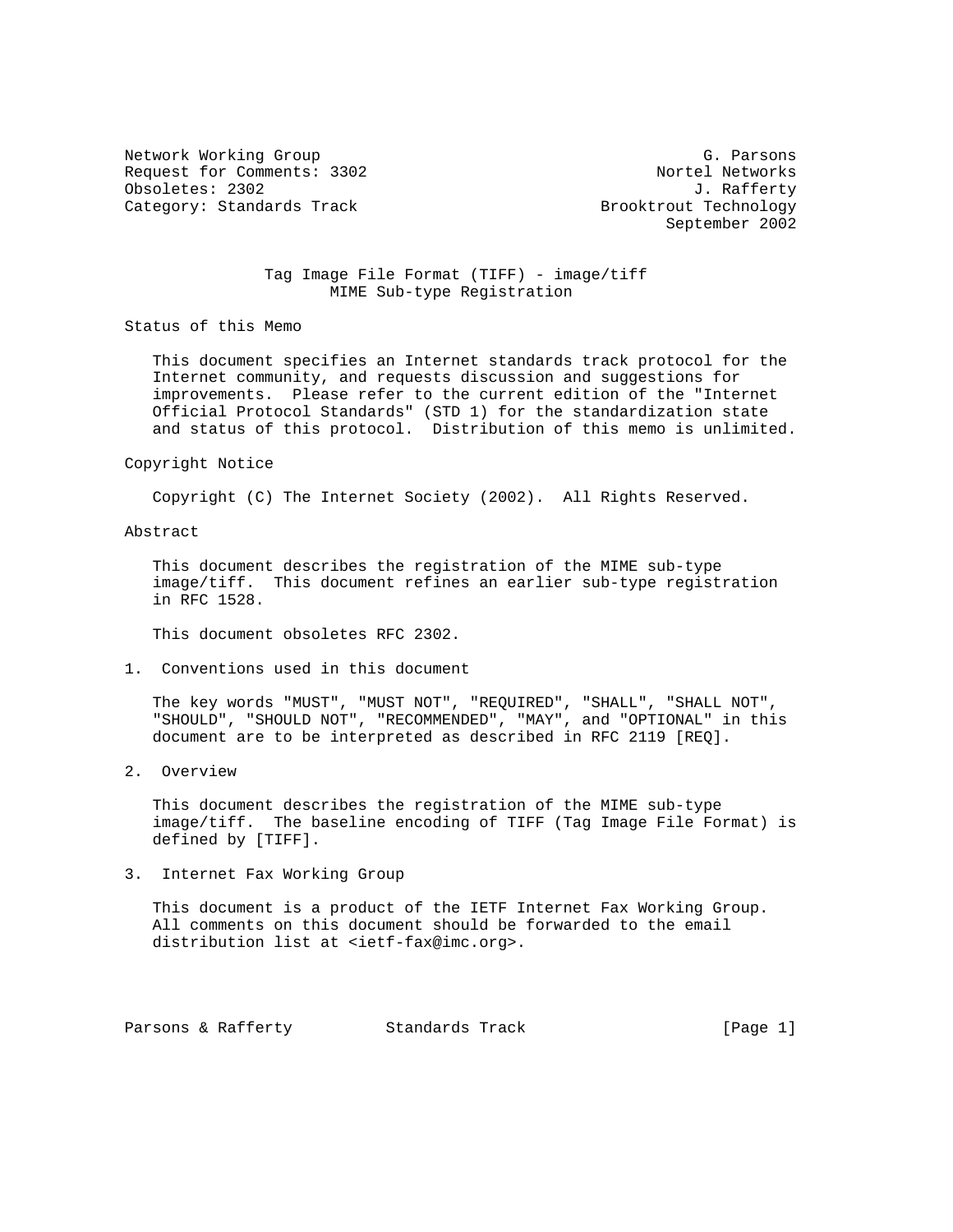# 4. TIFF Definition

 TIFF (Tag Image File Format) Revision 6.0 is defined in detail by Adobe in [TIFF]. The documentation can be obtained from Adobe at:

 Adobe Developers Association Adobe Systems Incorporated 345 Park Avenue San Jose, CA 95110-2704

 Phone: +1-408-536-6000 Fax: +1-408-537-6000

 A copy of this specification can also be found in: http://partners.adobe.com/asn/developer/PDFS/TN/TIFF6.pdf

 While a brief scope and feature description is provided in this section as background information, the reader is directed to the original TIFF specification [TIFF] to obtain complete feature and technical details.

### 4.1 TIFF Scope

 TIFF describes image data that typically comes from scanners, frame grabbers, and paint- and photo-retouching programs. TIFF is not a printer language or page description language. The purpose of TIFF is to describe and store raster image data. A primary goal of TIFF is to provide a rich environment within which applications can exchange image data. This richness is required to take advantage of the varying capabilities of scanners and other imaging devices. Though TIFF is a rich format, it can easily be used for simple scanners and applications as well because the number of required fields is small.

# 4.2 TIFF Features

Some of the features of TIFF (from [TIFF]) are:

- TIFF is capable of describing bilevel, grayscale, palette color, and full-color image data in several color spaces.
- TIFF includes a number of compression schemes that allow developers to choose the best space or time tradeoff for their applications.
- TIFF is designed to be extensible and to evolve gracefully as new needs arise.

Parsons & Rafferty Standards Track [Page 2]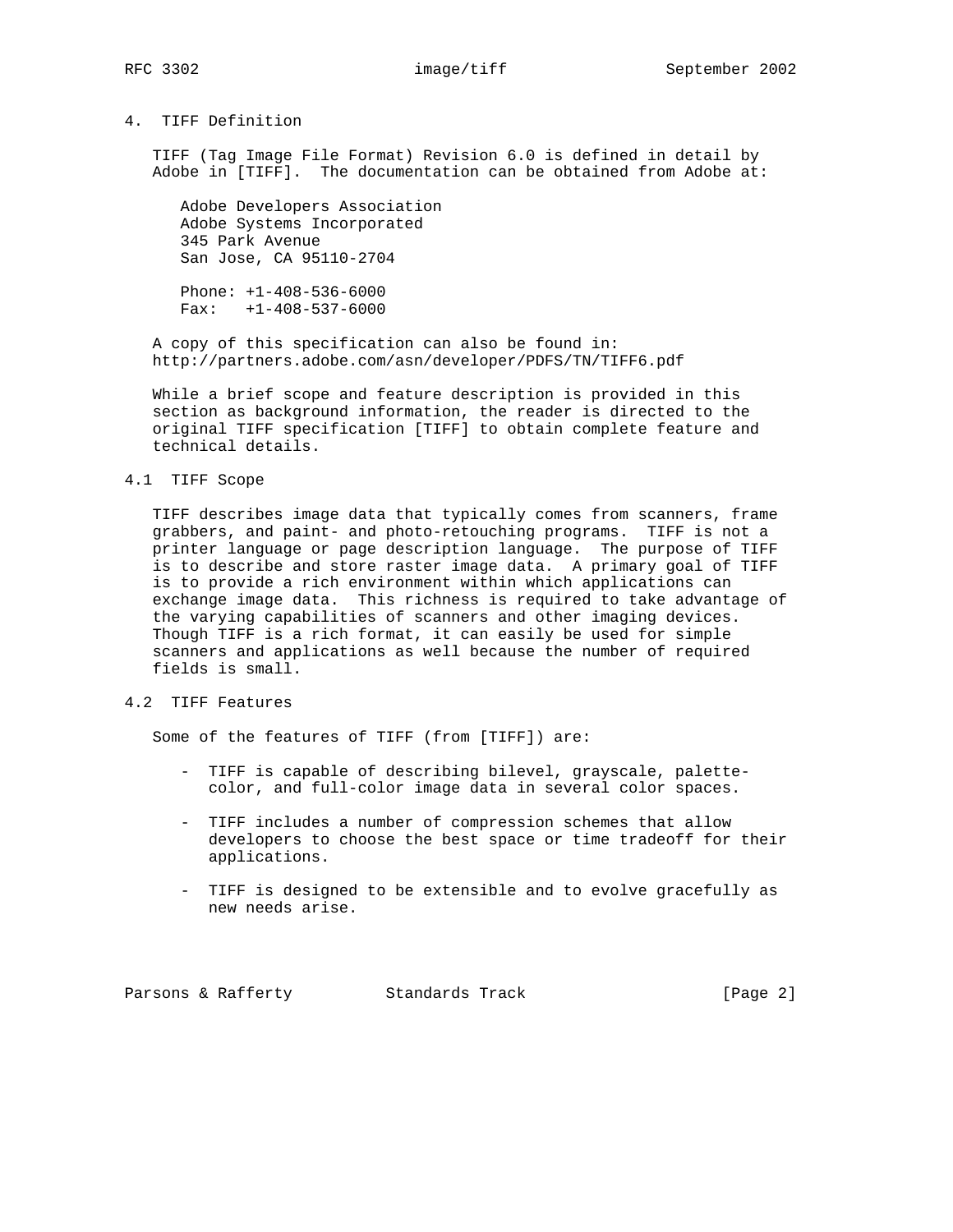- TIFF allows the inclusion of an unlimited amount of private or special-purpose information.
- 5. MIME Definition
- 5.1 image/tiff

 The image/tiff content-type was previously defined in RFC 1528 as containing TIFF 6.0 encoded image data, with specific reference made to a subset known as TIFF Class F. This document redefines the original image/tiff definition to refer to TIFF 6.0 [TIFF] encoded image data, consistent with existing practice for TIFF aware Internet applications. This definition is further enhanced by introducing the new "application parameter" (section 6.2) to enable identification of a specific subset of TIFF and TIFF extensions for the encoded image data.

5.2 Application parameter

 There are cases where it may be useful to identify the application applicable to the content of an image/tiff body. Typically, this would be used to assist the recipient in dispatching a suitable rendering package to handle the display or processing of the image file. As a result, an optional "application" parameter is defined for image/tiff to identify a particular application's subset of TIFF and TIFF extensions for the encoded image data, if it is known. No values are defined in this document.

Example:

Content-type: image/tiff; application=foo

 There is no default value for application, as the absence of the application parameter indicates that the encoded TIFF image is Baseline TIFF or that it is not necessary to identify the application. It is up to the recipient's implementation to determine the application (if necessary) and render the image to the user.

 New values for the image/tiff application parameter must be approved by the IESG prior to registration. As a result, the publication of a description of parameter values in an RFC is required.

 Guidelines on writing IANA considerations for RFCs can be found in RFC 2434.

 An application parameter is a hint to the receiver. It MUST NOT be used as a blind request to execute some arbitrary program.

Parsons & Rafferty Standards Track [Page 3]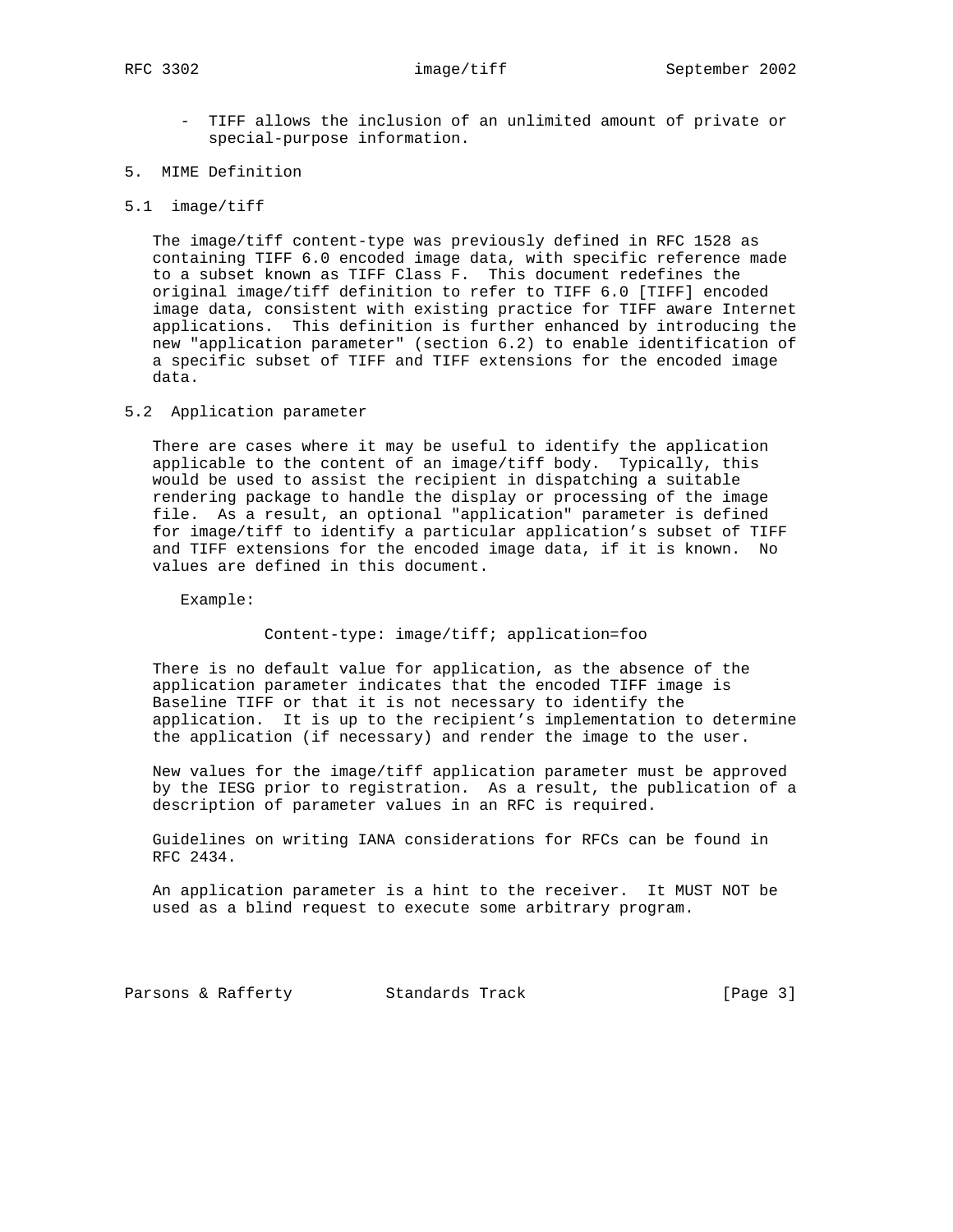Instead, it should be viewed rather as an indication of what sort of application would be able to handle the content most appropriately.

6. IANA Registration

 To: ietf-types@iana.org Subject: Registration of Standard MIME media type image/tiff

MIME media type name: image

MIME subtype name: tiff

Required parameters: none

Optional parameters: application

 There is no format specified for the value of this parameter in addition to that specified by [MIME1]. Various applications of TIFF may define values as required as hints to the receiver. There is no default value for application, as the absence of the application parameter indicates that the encoded TIFF image is Baseline TIFF or that it is not necessary to identify the application. It is up to the implementation to determine the application (if necessary) and render the image to the user.

Encoding considerations:

 This media type consists of binary data. The base64 encoding should be used on transports that cannot accommodate binary data directly.

Security considerations:

 TIFF utilizes a structure which can store image data and attributes of this image data. The fields defined in the TIFF specification are of a descriptive nature and provide information that is useful to facilitate the viewing and rendering of images by a recipient. As such, the fields currently defined in the TIFF specification do not in themselves create additional security risks, since the fields are not used to induce any particular behavior by the recipient application.

 TIFF has an extensible structure, so that it is theoretically possible that fields could be defined in the future which could be used to induce particular actions on the part of the recipient, thus presenting additional security risks, but

Parsons & Rafferty Standards Track [Page 4]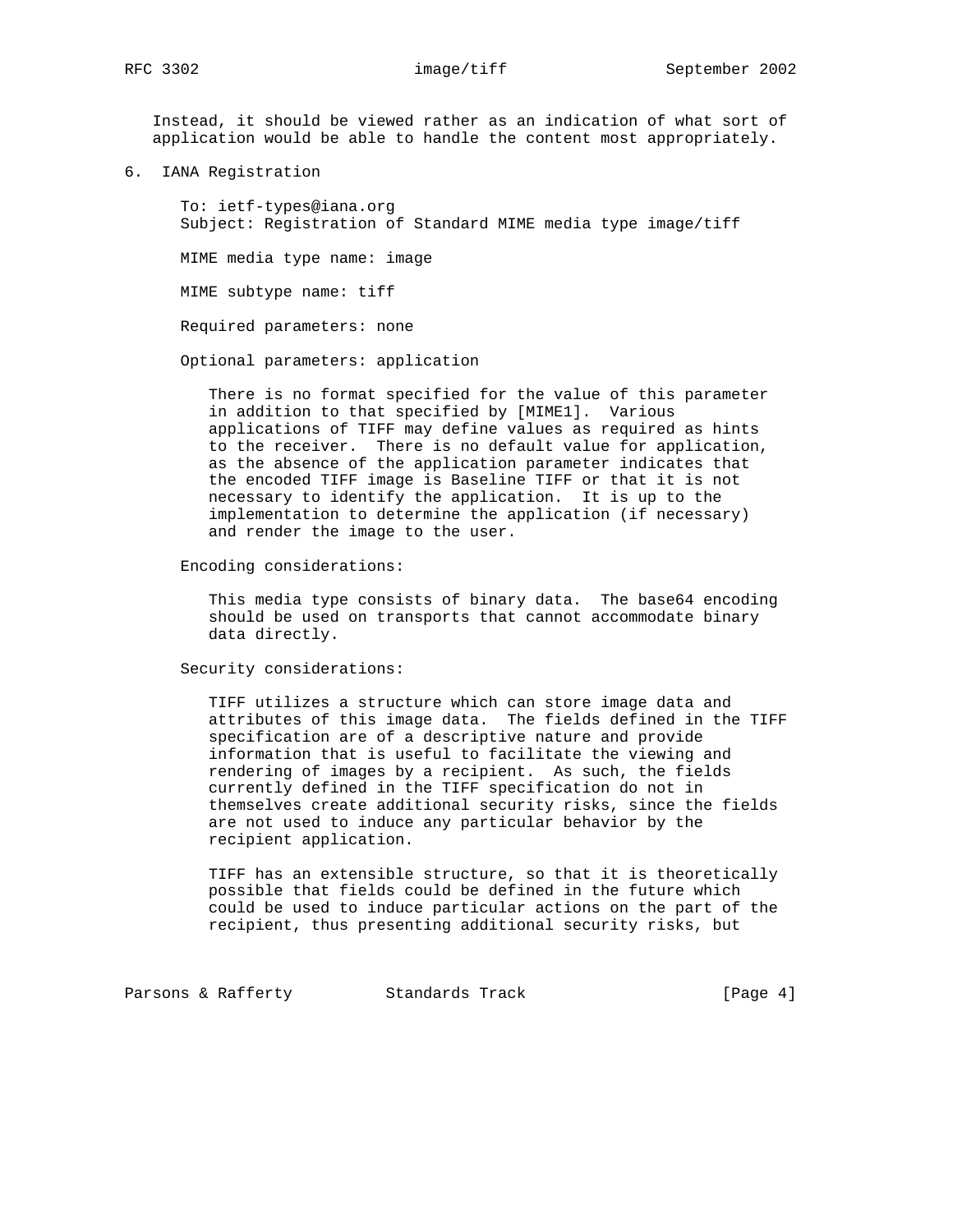this type of capability is not supported in the referenced TIFF specification. Indeed, the definition of fields which would include such processing instructions is inconsistent with the goals and spirit of the TIFF specification as defined to date.

Interoperability considerations:

 The ability of implementations to handle all the defined applications (or profiles within applications) of TIFF may not be ubiquitous. As a result, implementations may decode and attempt to display the encoded TIFF image data only to determine that the image cannot be rendered. The presence of the application parameter may aid in allowing this determination before dispatching for rendering. However, it should be noted that the parameter value is not intended to convey levels of capabilities for a particular application.

Published specification:

 TIFF (Tag Image File Format) is defined in: TIFF (TM) Revision 6.0 - Final June 3, 1992

 Adobe Developers Association Adobe Systems Incorporated 345 Park Avenue San Jose, CA 95110-2704

 Phone: +1-408-536-6000 Fax: +1-408-537-6000

 A copy of this specification can be found in: http://partners.adobe.com/asn/developer/pdfs/tn/TIFF6.pdf

Applications which use this media type:

Imaging, fax, messaging and multi-media

Additional information:

 Magic number(s): II (little-endian): 49 49 2A 00 hex MM (big-endian): 4D 4D 00 2A hex File extension(s): .TIF Macintosh File Type Code(s): TIFF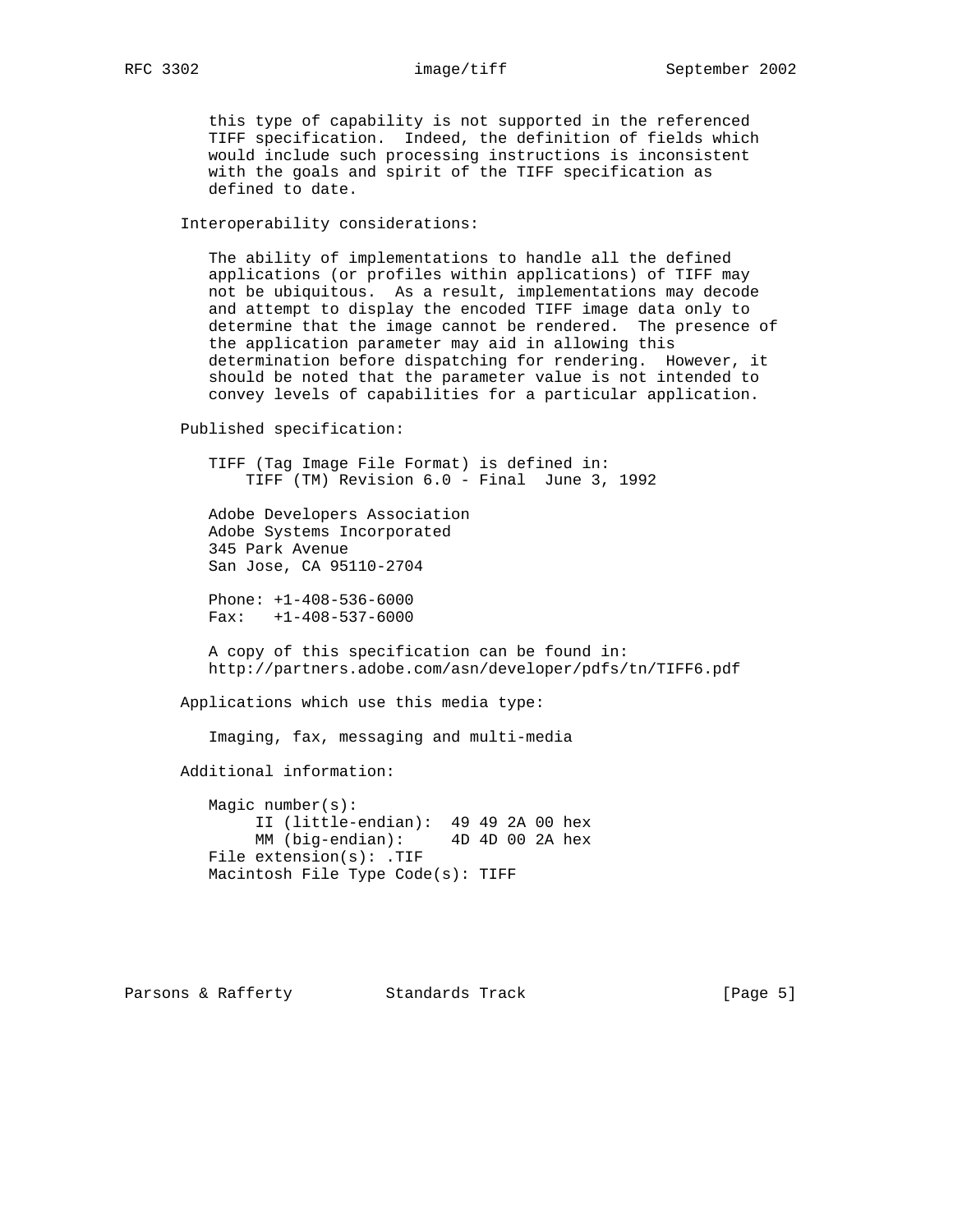Person & email address to contact for further information:

 Glenn W. Parsons gparsons@nortelnetworks.com

 James Rafferty jraff@brooktrout.com

Intended usage: COMMON

Change controller: James Rafferty

6. Security Considerations

 TIFF utilizes a structure which can store image data and attributes of this image data. The fields defined in the TIFF specification are of a descriptive nature and provide information that is useful to facilitate the viewing and rendering of images by a recipient. As such, the fields currently defined in the TIFF specification do not in themselves create additional security risks, since the fields are not used to induce any particular behavior by the recipient application.

 TIFF has an extensible structure, so that it is theoretically possible that fields could be defined in the future which could be used to induce particular actions on the part of the recipient, thus presenting additional security risks, but this type of capability is not supported in the referenced TIFF specification. Indeed, the definition of fields which would include such processing instructions is inconsistent with the goals and spirit of the TIFF specification as defined to date.

- 7. Changes from RFC 2302
	- \* Correction of magic number
	- \* Improvements of the security considerations
	- \* Change of change controller
	- \* Various editorials to improve clarity
- 8. References
- 8.1 Normative References
	- [REQ] Bradner, S., "Key words for use in RFCs to Indicate Requirement Levels", BCP 14, RFC 2119, March 1997.

Parsons & Rafferty Standards Track [Page 6]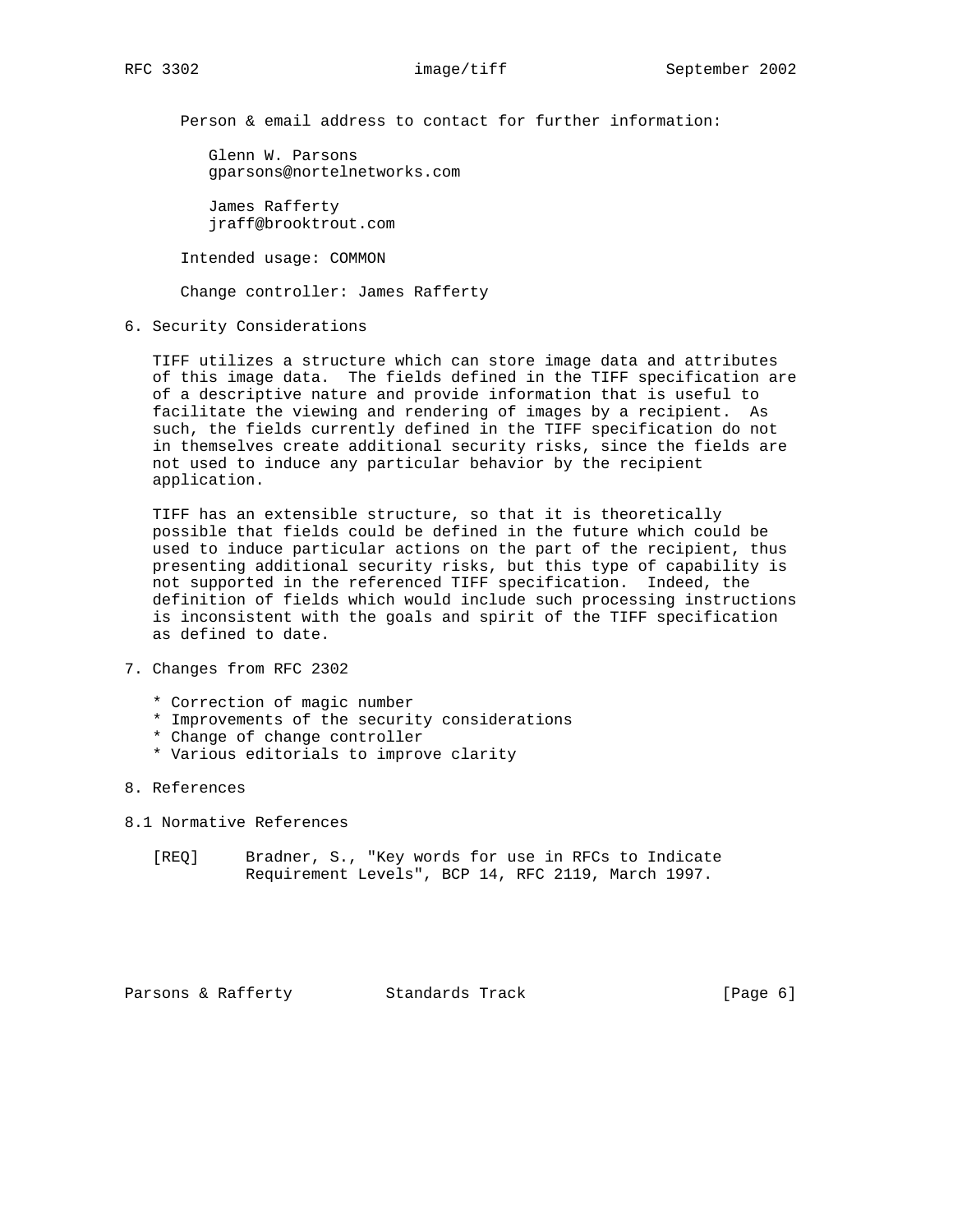- [MIME1] Freed, N. and N. Borenstein, "Multipurpose Internet Mail Extensions (MIME) Part One: Format of Internet Message Bodies", RFC 2045, November 1996.
- [MIME4] Freed, N. and N. Borenstein, "Multipurpose Internet Mail Extensions (MIME) Part Four: Registration Procedures", BCP 13, RFC 2048, November 1996.
- [TIFF] Adobe Developers Association, TIFF (TM) Revision 6.0 Final, June 3, 1992.
- 8.2 Non-Normative References
	- [TIFFREG] Parsons, G., Rafferty, J. and S. Zilles, "Tag Image File Format (TIFF) -image/tiff MIME Sub-type Registration", RFC 2302, March 1998.
	- [TPC.INT] Malamud, C. and M. Rose, "Principles of Operation for the TPC.INT Subdomain: Remote Printing -- Technical Procedures", RFC 1528, October 1993.
- 9. Authors' Addresses

 Glenn W. Parsons Nortel Networks P.O. Box 3511, Station C Ottawa, ON K1Y 4H7 Canada

 Phone: +1-613-763-7582 Fax: +1-613-763-2697 EMail: gparsons@nortelnetworks.com

 James Rafferty Brooktrout Technology 410 First Avenue Needham, MA 02494 USA

 Phone: +1-781-433-9462 Fax: +1-781-433-9268 EMail: jraff@brooktrout.com

Parsons & Rafferty Standards Track [Page 7]